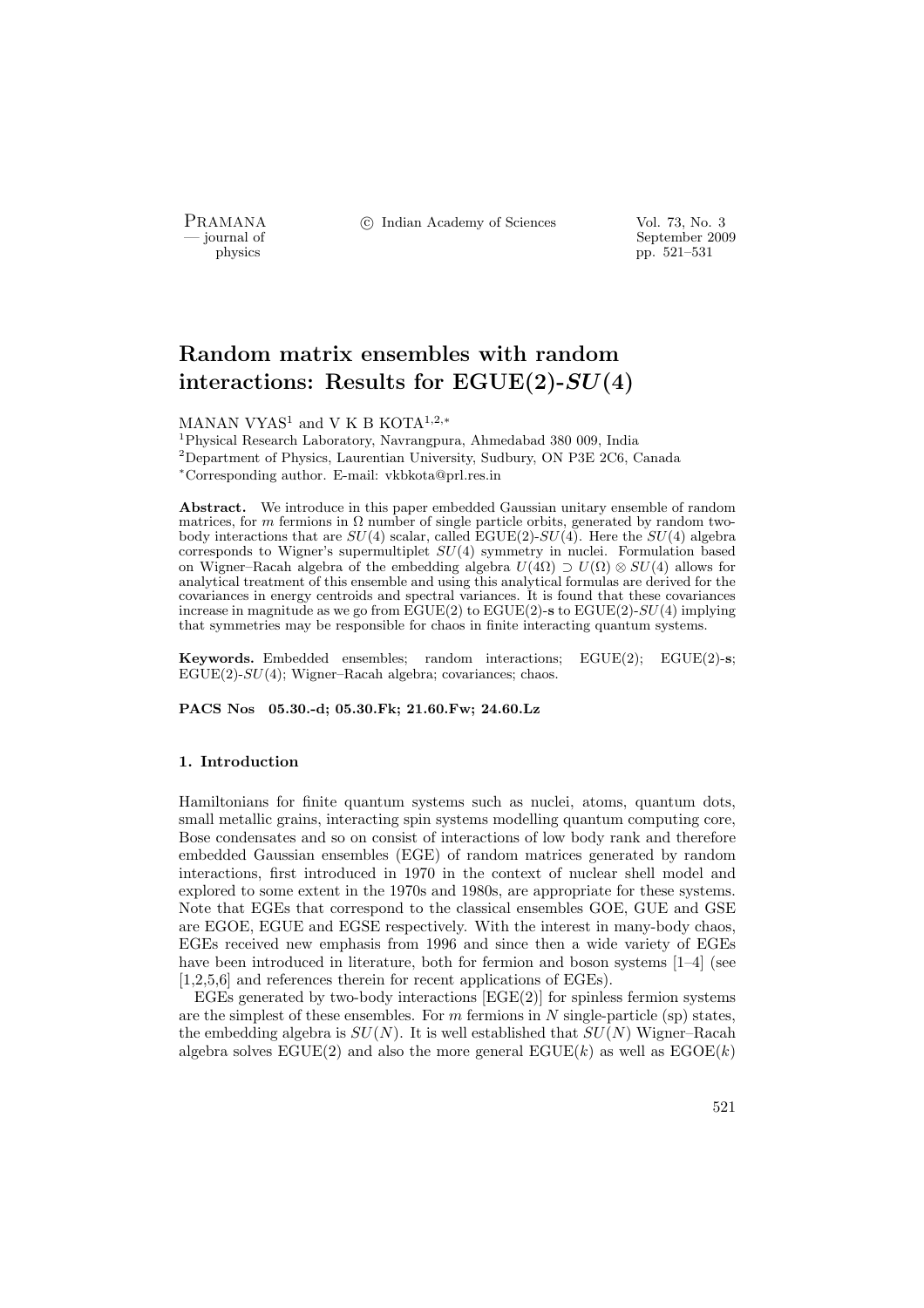[7,8]. Realistic systems carry good quantum numbers (for example spin S for quantum dots, angular momentum  $J$  for nuclei) in addition to particle number m. Therefore EGEs with good symmetries should be studied. EGUE(2)-s and EGOE(2)-s, for fermions with spin  $s = \frac{1}{2}$  degree of freedom, are the simplest nontrivial EGEs with immediate physical applications. For m fermions occupying  $\Omega$ number of orbits with total spin  $S$  a good quantum number, the embedding algebra for EGUE(2)-s and also for EGOE(2)-s is  $U(2\Omega) \supset U(\Omega) \otimes SU(2)$  [5,9]. In particular the EGOE(2)-s with its extension including mean-field one body part has been extensively used in the study of quantum dots, small metallic grains and atomic nuclei [6,10,11].

Wigner introduced in 1937 [12] the spin–isospin  $SU(4)$  supermultiplet scheme for nuclei. There is good evidence for the goodness of this symmetry in some parts of the periodic table [13] and also more recently there is a new interest in  $SU(4)$ symmetry for heavy  $N \sim Z$  nuclei [14]. Therefore, it is clearly of importance to define and study embedded Gaussian unitary ensemble of random matrices generated by random two-body interactions with  $SU(4)$  symmetry, hereafter called EGUE(2)-SU(4). Given m fermions (nucleons) in  $\Omega$  number of sp levels with spin and isospin degrees of freedom, for  $SU(4)$  scalar Hamiltonians, the symmetry algebra is  $U(4\Omega) \supset U(\Omega) \otimes SU(4)$  and all the states within an  $SU(4)$  irrep will be degenerate in energy. Our purpose in this paper is to define  $EGUE(2)-SU(4)$ , develop analytical formulation for solving the ensemble and report the first results for lower-order cross-correlations generated by this ensemble. Now we will give a preview.

Section 2 gives a brief discussion of  $SU(4)$  algebra. EGUE(2)- $SU(4)$  ensemble is defined in §3. Also given here is the mathematical formulation based on Wigner– Racah algebra of the embedding  $U(4\Omega) \supset U(\Omega) \otimes SU(4)$  algebra for solving the ensemble. In §4, analytical formulas for m fermion  $U(\Omega)$  irreps  $f_m = \{4^r, p\}$  are given for the covariances in energy centroids and spectral variances generated by this ensemble. Section 5 gives discussion of some numerical results. Finally §6 gives summary and future outlook.

# 2. Preliminaries of  $U(4\Omega) \supset U(\Omega) \otimes SU(4)$  algebra

Let us begin with m nucleons distributed in  $\Omega$  number of orbits each with spin  $(s = \frac{1}{2})$  and isospin  $(t = \frac{1}{2})$  degrees of freedom. Then the total number of sp states  $N = 4\Omega$  and the spectrum generating algebra is  $U(4\Omega)$ . The sp states in uncoupled representation are  $a_{i,\alpha}^{\dagger}|0\rangle = |i,\alpha\rangle$  with  $i = 1,2,\ldots,\Omega$  denoting the spatial orbits and  $\alpha = 1, 2, 3, 4$  are the four spin–isospin states  $|m_{s}, m_{t}\rangle = |\frac{1}{2}, \frac{1}{2}\rangle, |\frac{1}{2}, -\frac{1}{2}\rangle, |-\frac{1}{2}, \frac{1}{2}\rangle$ and  $\left(-\frac{1}{2},-\frac{1}{2}\right)$  respectively. The  $(4\Omega)^2$  number of operators  $C_{i\alpha;j\beta}$  generate  $U(4\Omega)$ algebra. For m fermions, all states belong to the  $U(4\Omega)$  irrep  $\{1^m\}$ . In uncoupled notation,  $C_{i\alpha;j\beta} = a_{i,\alpha}^{\dagger}a_{j,\beta}$ . Similarly,  $U(\Omega)$  and  $U(4)$  algebras are generated by A<sub>ij</sub> and  $B_{\alpha\beta}$  respectively, where  $A_{ij} = \sum_{\alpha=1}^{4} C_{i\alpha;j\alpha}$  and  $B_{\alpha\beta} = \sum_{i=1}^{10} C_{i\alpha;i\beta}$ . The number operator  $\hat{n}$ , the spin operator  $\hat{S} = S_{\mu}^1$ , the isospin operator  $\hat{T} = T_{\mu}^1$  and the Gamow–Teller operator  $\sigma\tau = (\sigma\tau)_{\mu,\mu'}^{1,1}$  of  $U(4)$  in spin–isospin coupled notation are [15],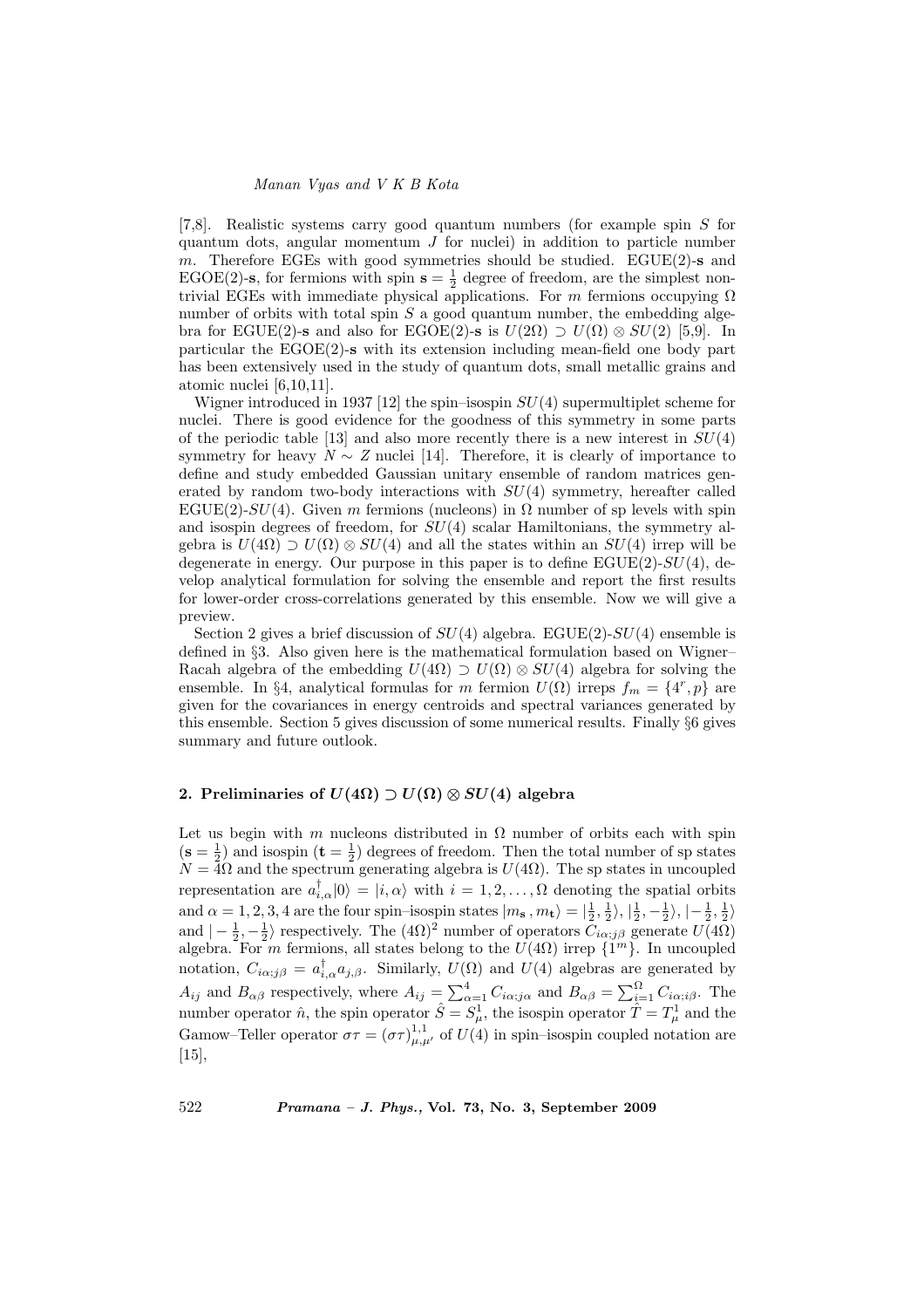$$
\hat{n} = 2 \sum_{i} \mathcal{A}_{ii;0,0}^{0,0}, \quad S_{\mu}^{1} = \sum_{i} \mathcal{A}_{ii;\mu,0}^{1,0}, \quad T_{\mu}^{1} = \sum_{i} \mathcal{A}_{ii;0,\mu}^{0,1}, \n(\sigma \tau)_{\mu,\mu'}^{1,1} = \sum_{i} \mathcal{A}_{ii;\mu,\mu'}^{1,1}, \quad \mathcal{A}_{ij;\mu_{s},\mu_{t}}^{s,t} = (\alpha_{i}^{\dagger} \tilde{a}_{j})_{\mu_{s},\mu_{t}}^{s,t}.
$$
\n(1)

Note that  $\tilde{a}_{j;\mu_{s},\mu_{t}} = (-1)^{1+\mu_{s}+\mu_{t}} a_{j;-\mu_{s},-\mu_{t}}$ . These 16 operators form  $U(4)$  algebra. Dropping the number operator, we have  $SU(4)$  algebra.

For the  $U(4)$  algebra, the irreps are characterized by the partitions  ${F}$  = For the  $U(4)$  algebra, the fireps are characterized by the partitions  $\{Yf - \{F_1, F_2, F_3, F_4\}$  with  $F_1 \ge F_2 \ge F_3 \ge F_4 \ge 0$  and  $m = \sum_{i=1}^4 F_i$ . Note that  $F_{\alpha}$  are the eigenvalues of  $B_{\alpha\alpha}$ . Due to the antisymmetry constraint on the total wave function, the orbital space  $U(\Omega)$  irreps  $\{f\}$  are given by  $\{f\} = \{\tilde{F}\}$ which is obtained by changing rows to columns in  ${F}$ . It is important to note that, due to this symmetry constraint, for the irrep  ${F}$  each  $F_j \leq \Omega$  where  $j = 1, 2, 3, 4$  and for the irrep  $\{f\}$  each  $f_i \leq 4$  with  $i = 1, 2, \ldots, \Omega$ . The irreps for the  $SU(4)$  group are characterized by three rowed Young shapes  $\{F'\}$  ${F'_1, F'_2, F'_3} = {F_1 - F_4, F_2 - F_4, F_3 - F_4}.$  Also they can be mapped to  $SO(6)$ irreps  $[P_1, P_2, P_3]$  as the  $SU(4)$  and  $SO(6)$  algebras are isomorphic to each other,  $[P_1, P_2, P_3] = [(F_1 + F_2 - F_3 - F_4)/2, (F_1 - F_2 + F_3 - F_4)/2, (F_1 - F_2 - F_3 + F_4)/2].$ Before proceeding further, let us examine the quadratic Casimir invariants of  $U(\Omega)$ ,  $U(4)$ ,  $SU(4)$  and  $SO(6)$  algebras. For example,

$$
C_2[U(\Omega)] = \sum_{i,j} A_{ij} A_{ji} = \hat{n}\Omega - \sum_{i,j,\alpha,\beta} a_{i,\alpha}^{\dagger} a_{j,\beta}^{\dagger} a_{j,\alpha} a_{i,\beta},
$$
  
\n
$$
C_2[U(4)] = \sum_{\alpha,\beta} B_{\alpha,\beta} B_{\beta,\alpha} \Rightarrow C_2[U(\Omega)] + C_2[U(4)] = \hat{n}(\Omega + 4).
$$
 (2)

Also, in terms of spin, isospin and Gamow–Teller operators,  $C_2[SU(4)] =$  $C_2[SO(6)] = S^2 + T^2 + (\sigma \tau) \cdot (\sigma \tau)$ . Now we have the general results,

$$
\langle C_2[U(4)]\rangle^{\{F\}} = \sum_{i=1}^4 F_i(F_i + 5 - 2i) = \left\langle C_2[SU(4)] + \frac{\hat{n}^2}{4} \right\rangle^{\{F'\}},
$$
  

$$
\langle C_2[SO(6)]\rangle^{[P]} = \langle C_2[SU(4)]\rangle^{\{F'\}} = P_1(P_1 + 4) + P_2(P_2 + 2) + P_3^2.
$$
 (3)

In order to understand the significance of  $SU(4)$  symmetry, let us consider the space exchange or the Majorana operator  $M$  that exchanges the spatial coordinates of the particles and leaves the spin–isospin quantum numbers unchanged,

$$
M|i, \alpha, \alpha'; j, \beta, \beta'\rangle = |j, \alpha, \alpha'; i, \beta, \beta'\rangle,
$$
\n(4)

where  $\alpha, \beta$  are labels for spin and  $\alpha', \beta'$  are labels for isospin. As  $|i, \alpha, \alpha'; j, \beta, \beta'\rangle =$  $a^{\dagger}_{i,\alpha,\alpha'}a^{\dagger}_{j,\beta,\beta'}|0\rangle$ , eqs (4), (2) and (3) in that order will give

$$
2M = \sum_{i,j,\alpha,\beta,\alpha',\beta'} (a_{j,\alpha,\alpha'}^{\dagger} a_{i,\beta,\beta'}^{\dagger}) (a_{i,\alpha,\alpha'}^{\dagger} a_{j,\beta,\beta'}^{\dagger})^{\dagger}
$$
  
=  $C_2[U(\Omega)] - \Omega \hat{n} = 4\hat{n} - C_2[U(4)]$   

$$
\Rightarrow \alpha M = \alpha \left\{ 2\hat{n} \left( 1 + \frac{\hat{n}}{16} \right) - \frac{1}{2} C_2[SU(4)] \right\}.
$$
 (5)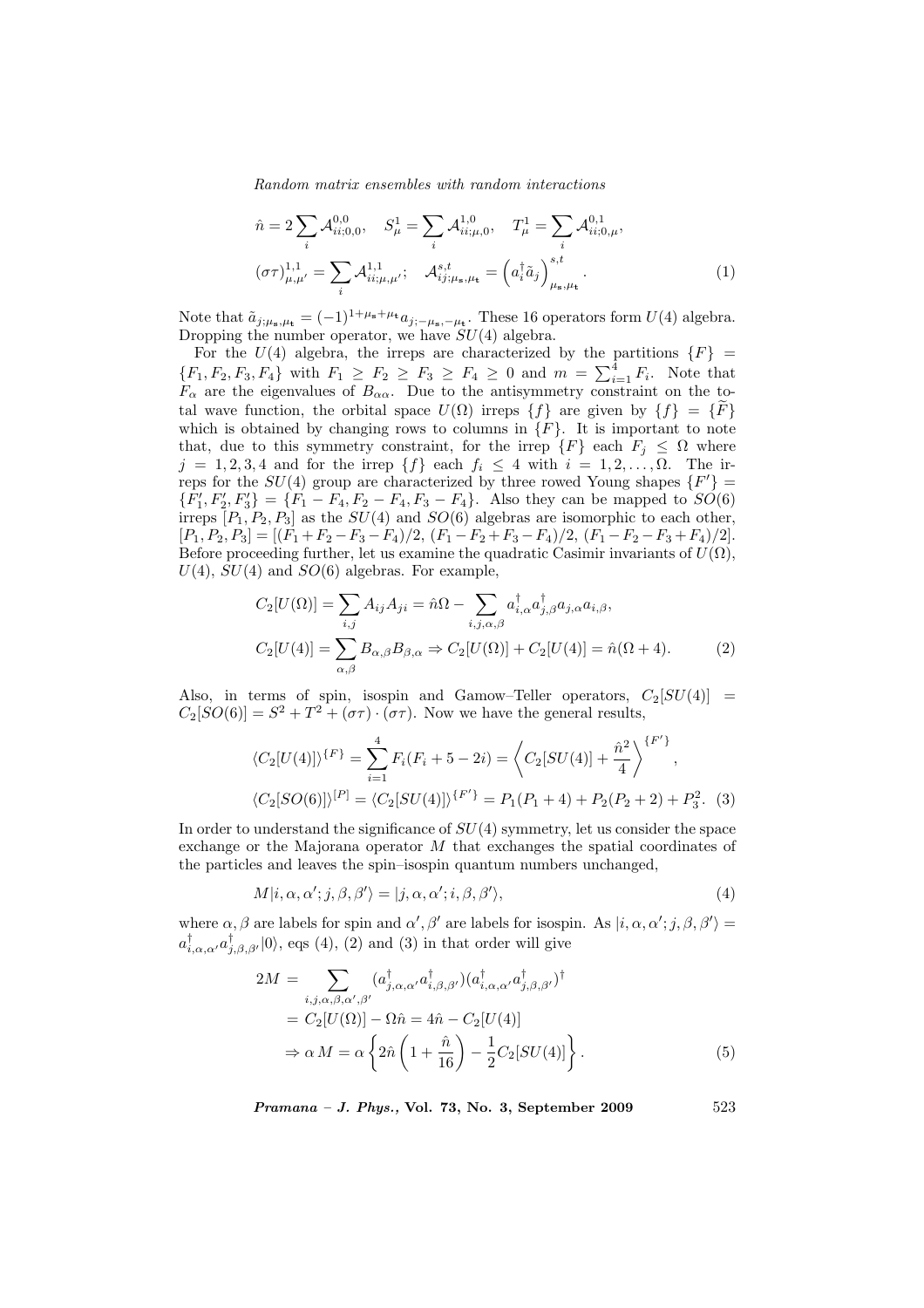#### Manan Vyas and V K B Kota

The preferred  $U(\Omega)$  irrep for the ground state of a m nucleon system is the most symmetric one. Therefore,  $\langle C_2[U(\Omega)]\rangle$  should be maximum for the ground state irrep. This implies, as seen from eq. (5), that the strength  $\alpha$  of M must be negative. As a consequence, as follows from the last equality in eq. (5), the ground states are labelled by  $SU(4)$  irreps with the smallest eigenvalue for the quadratic Casimir invariant consistent with a given  $(m, T_z), T = |T_z|$ .

For even–even nuclei, the ground state  $SO(6)$  irreps are  $T = |N - Z|/2$ . For odd–odd  $N = Z$  nuclei, the ground state is [1] and for  $N \neq Z$  nuclei, it is [T, 1]. For odd-A nuclei, the irreps are  $[T, \frac{1}{2}, \pm \frac{1}{2}]$ . Therefore, for  $N = Z$  even–even,  $N = Z$ odd–odd and  $N = Z \pm 1$  odd-A nuclei the  $U(\Omega)$  irreps for the ground states are  $\{4^r\},$  $\{4^r, 2\}, \{4^r, 1\}$  and  $\{4^r, 3\}$  with spin–isospin structure being  $(0,0), (1,0) \oplus (0,1),$  $(\frac{1}{2}, \frac{1}{2})$  and  $(\frac{1}{2}, \frac{1}{2})$  respectively. For simplicity, in this paper we will present final results only for these  $U(\Omega)$  irreps. Other irreps will be considered elsewhere. Now we will define  $EGUE(2)-SU(4)$  ensemble and derive some of its properties.

# 3. EGUE(2)- $SU(4)$  ensemble: Definition and  $U(4\Omega) \supset U(\Omega) \otimes SU(4)$ Wigner–Racah algebra for covariances

Here we follow closely the approach used for  $EGUE(2)$ -s recently [9]. Let us begin with normalized two-particle states  $|f_2F_2; v_2\beta_2\rangle$  where the  $U(4)$  irreps  $F_2 = \{1^2\}$ and  $\{2\}$  and the corresponding  $U(\Omega)$  irreps  $f_2$  are  $\{2\}$  (symmetric) and  $\{1^2\}$  (antisymmetric) respectively. Similarly,  $v_2$  are additional quantum numbers that belong to  $f_2$  and  $\beta_2$  belong to  $F_2$ . As  $f_2$  uniquely defines  $F_2$ , from now on we will drop  $F_2$ unless it is explicitly needed and also we will use the  $f_2 \leftrightarrow F_2$  equivalence whenever needed. With  $A^{\dagger}(f_2v_2\beta_2)$  and  $A(f_2v_2\beta_2)$  denoting creation and annihilation operators for the normalized two-particle states, a general two-body Hamiltonian H preserving  $SU(4)$  symmetry can be written as

$$
H = \sum_{f_2, v_2^i, v_2^f, \beta_2} V_{f_2 v_2^i v_2^f}(2) A^{\dagger} (f_2 v_2^f \beta_2) A(f_2 v_2^i \beta_2) . \tag{6}
$$

In eq. (6),  $V_{f_2v_2^i v_2^f}(2) = \langle f_2v_2^f \beta_2 | H | f_2v_2^i \beta_2 \rangle$  independent of the  $\beta_2$ s. For EGUE(2)- $SU(4)$  the  $V_{f_2v_2^iv_2^f}$  are independent Gaussian variables with zero centre and variance given by (with bar representing ensemble average),

$$
\overline{V_{f_2v_2^1v_2^2}(2)V_{f'_2v_2^3v_2^4}(2)} = \delta_{f_2f'_2}\delta_{v_2^1v_2^4}\delta_{v_2^2v_2^3}(\lambda_{f_2})^2. \tag{7}
$$

Thus  $V(2)$  is a direct sum of GUE matrices for  $F_2 = \{2\}$  and  $F_2 = \{1^2\}$  with variances  $(\lambda_{f_2})^2$  for the diagonal matrix elements and  $(\lambda_{f_2})^2/2$  for the real and imaginary parts of the off-diagonal matrix elements. As discussed before for  $EGUE(k)$  [7] and EGUE(2)-s [9], tensorial decomposition of H with respect to the embedding algebra  $U(\Omega) \otimes SU(4)$  plays a crucial role in generating analytical results; as in [7], the  $U(\Omega) \leftrightarrow SU(\Omega)$  correspondence is used throughout and therefore we use  $U(\Omega)$  and  $SU(\Omega)$  interchangeably. As H preserves  $SU(4)$ , it is a scalar in the  $SU(4)$ space. However, with respect to  $SU(\Omega)$ , the tensorial characters, in Young tableaux notation, for  $f_2 = \{2\}$  are  $\mathbf{F}_{\nu} = \{0\}$ ,  $\{21^{\Omega-2}\}\$  and  $\{42^{\Omega-2}\}\$  with  $\nu = 0, 1$  and 2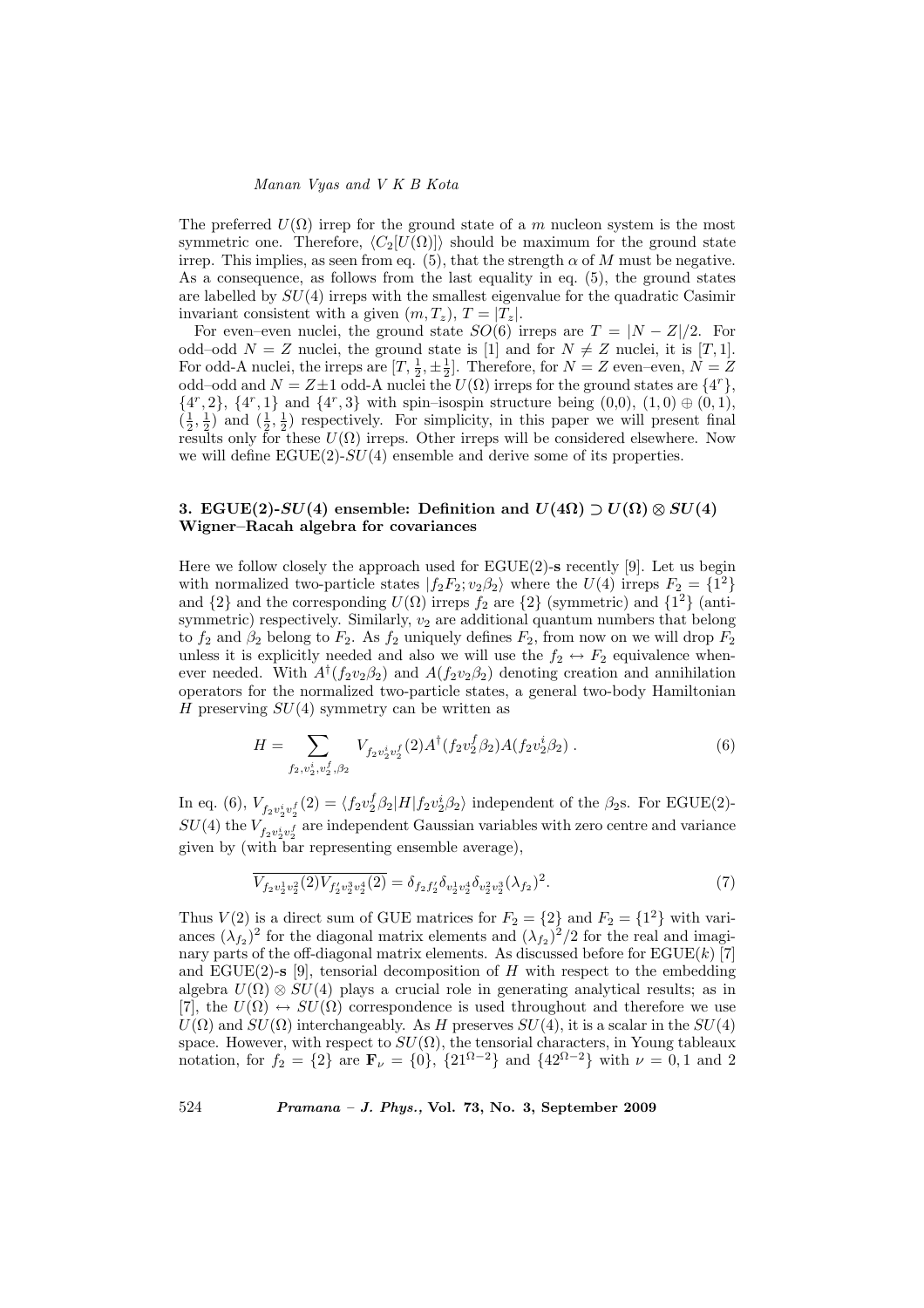respectively. Similarly, for  $f_2 = \{1^2\}$  they are  $\mathbf{F}_{\nu} = \{0\}$ ,  $\{21^{\Omega-2}\}$  and  $\{2^21^{\Omega-4}\}$ with  $\nu = 0, 1, 2$  respectively. Note that  $\mathbf{F}_{\nu} = f_2 \times \bar{f}_2$  where  $\bar{f}_2$  is the irrep conjugate to  $f_2$  and the  $\times$  denotes Kronecker product. Then we can define unitary tensors Bs that are scalars in  $SU(4)$  space,

$$
B(f_2 \mathbf{F}_{\nu} \omega_{\nu}) = \sum_{\substack{v_2^i, v_2^f, \beta_2}} A^{\dagger} (f_2 v_2^f \beta_2) A(f_2 v_2^i \beta_2) \langle f_2 v_2^f \bar{f}_2 \bar{v}_2^i | \mathbf{F}_{\nu} \omega_{\nu} \rangle
$$
  
 
$$
\times \langle F_2 \beta_2 \bar{F}_2 \bar{\beta}_2 | 00 \rangle.
$$
 (8)

In eq. (8),  $\langle f_2 - - - \rangle$  are  $SU(\Omega)$  Wigner coefficients and  $\langle F_2 - - - \rangle$  are  $SU(4)$ Wigner coefficients. The expansion of  $H$  in terms of  $Bs$  is,

$$
H = \sum_{f_2, \mathbf{F}_{\nu}, \omega_{\nu}} W(f_2 \mathbf{F}_{\nu} \omega_{\nu}) B(f_2 \mathbf{F}_{\nu} \omega_{\nu}).
$$
\n(9)

The expansion coefficients Ws follow from the orthogonality of the tensors Bs with respect to the traces over fixed  $f_2$  spaces. Then we have the most important relation needed for all the results given ahead,

$$
\overline{W(f_2\mathbf{F}_{\nu}\omega_{\nu})W(f_2'\mathbf{F}'_{\nu}\omega'_{\nu})} = \delta_{f_2f_2'}\delta_{\mathbf{F}_{\nu}\mathbf{F}'_{\nu}}\delta_{\omega_{\nu}\omega'_{\nu}}(\lambda_{f_2})^2d(F_2).
$$
\n(10)

This is derived starting with eq. (7) and substituting, in two-particle matrix elements  $V$ , for  $H$  the expansion given by eq. (9). Also used are the sum rules for Wigner coefficients appearing in eq. (8).

Turning to m particle H matrix elements, first we denote the  $U(\Omega)$  and  $U(4)$ irreps by  $f_m$  and  $F_m$  respectively. Correlations generated by EGUE(2)-SU(4) between states with  $(m, f_m)$  and  $(m', f_{m'})$  follow from the covariance between the  $m$ -particle matrix elements of  $H$ . Now using eqs (9) and (10) along with the Wigner– Eckart theorem applied using  $SU(\Omega) \otimes SU(4)$  Wigner–Racah algebra (see for example [16]) will give

$$
\overline{H_{f_m v_m^i v_m^f} H_{f_{m'} v_{m'}^i v_{m'}^f}}
$$
\n
$$
= \overline{\langle f_m F_m v_m^f \beta | H | f_m F_m v_m^i \beta \rangle \langle f_m F_m v_m^f \beta' | H | f_{m'} F_{m'} v_{m'}^i \beta' \rangle}
$$
\n
$$
= \sum_{f_2, \mathbf{F}_{\nu}, \omega_{\nu}} \frac{(\lambda_{f_2})^2}{d(f_2)} \sum_{\rho, \rho'} \langle f_m || | B(f_2 \mathbf{F}_{\nu}) || | f_m \rangle_{\rho} \langle f_{m'} || | B(f_2 \mathbf{F}_{\nu}) || | f_{m'} \rangle_{\rho'}
$$
\n
$$
\times \langle f_m v_m^i \mathbf{F}_{\nu} \omega_{\nu} | f_m v_m^f \rangle_{\rho} \langle f_{m'} v_m^i \mathbf{F}_{\nu} \omega_{\nu} | f_{m'} v_{m'}^f \rangle_{\rho'};
$$
\n
$$
\langle f_m || | B(f_2 \mathbf{F}_{\nu}) || | f_m \rangle_{\rho} = \sum_{f_{m-2}} F(m) \frac{\mathcal{N}_{f_{m-2}}}{\mathcal{N}_{f_m}} \frac{U(f_m \bar{f}_2 f_m f_2; f_{m-2} \mathbf{F}_{\nu})_{\rho}}{U(f_m \bar{f}_2 f_m f_2; f_{m-2} \{0\})}.
$$
\n(11)

Here the summation in the last equality is over the multiplicity index  $\rho$  and this arises as  $f_m \otimes \mathbf{F}_{\nu}$  gives in general more than once the irrep  $f_m$ . In eq. (11),  $F(m) =$  $-m(m-1)/2$ ,  $d(f_m)$  is dimension with respect to  $U(\Omega)$  and  $\mathcal{N}_{f_m}$  is dimension with respect to the  $S_m$  group; formulas for these dimensions are given in [17]. Similarly,  $\langle \cdots \rangle$  and  $U(\cdots)$  are  $SU(\Omega)$  Wigner and Racah coefficients respectively.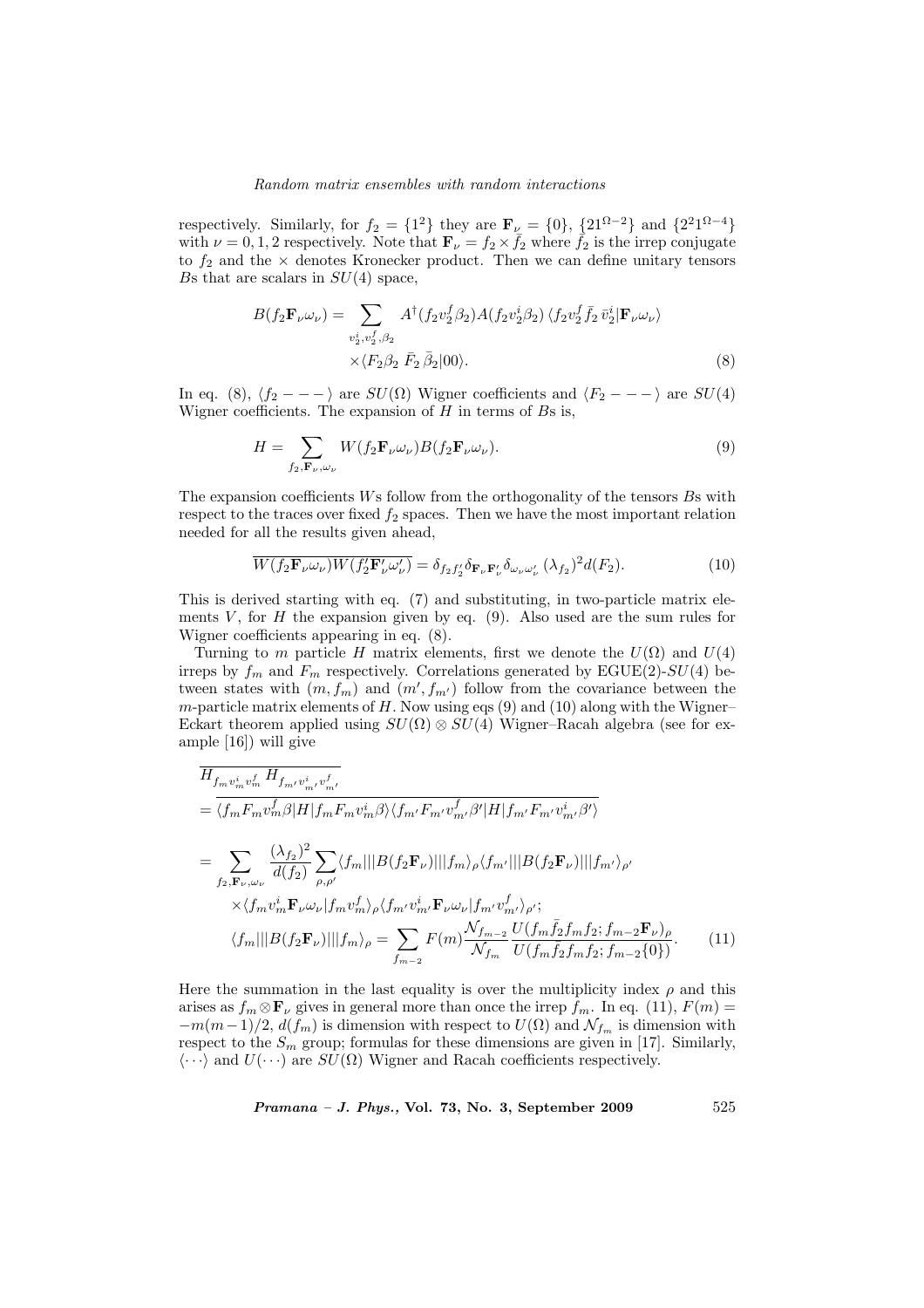Manan Vyas and V K B Kota

|              | $P^{f_2}(m, f_m)$         |                       |
|--------------|---------------------------|-----------------------|
| $f_m$        | $f_2 = \{2\}$             | $f_2 = \{1^2\}$       |
| $\{4^r\}$    | $-3r(r+1)$                | $-5r(r-1)$            |
| $\{4^r, 1\}$ | $-\frac{3r}{2}(2r+3)$     | $-\frac{5r}{2}(2r-1)$ |
| $\{4^r, 2\}$ | $-(3r^2+6r+1)$            | $-5r^2$               |
| $\{4^r,3\}$  | $-\frac{3}{2}(r+2)(2r+1)$ | $-\frac{5r}{2}(2r+1)$ |

**Table 1.**  $P^{f_2}(m, f_m)$  for  $f_m = \{4^r, p\}; p = 0, 1, 2 \text{ and } 3 \text{ and } \{f_2\} = \{2\}, \{1^2\}.$ 

# 4. Lower-order cross-correlations in  $EGUE(2)-SU(4)$

Lower-order cross-correlations between states with different  $(m, f_m)$  are given by the normalized bivariate moments  $\Sigma_{rr}(m, f_m : m', f_{m'})$ ,  $r = 1, 2$  of the two-point function  $S^{\rho}$  where, with  $\rho^{m,f_m}(E)$  defining fixed- $(m, f_m)$  density of states,

$$
S^{m f_m : m' f_{m'}}(E, E') = \overline{\rho^{m, f_m}(E) \rho^{m', f_{m'}}(E')} - \overline{\rho^{m, f_m}(E)} \ \overline{\rho^{m', f_{m'}}(E')},
$$

$$
\Sigma_{11}(m, f_m; m', f_{m'}) = \frac{\overline{\langle H \rangle^{m, f_m} \langle H \rangle^{m', f_{m'}}}}{\sqrt{\overline{\langle H^2 \rangle^{m, f_m}}} \ \overline{\langle H^2 \rangle^{m', f_{m'}}}},
$$
\n
$$
\Sigma_{22}(m, f_m; m', f_{m'}) = \frac{\overline{\langle H^2 \rangle^{m, f_m} \langle H^2 \rangle^{m', f_{m'}}}}{\overline{\langle H^2 \rangle^{m, f_m}}} \frac{\overline{\langle H^2 \rangle^{m', f_{m'}}}}{\overline{\langle H^2 \rangle^{m', f_{m'}}}} - 1.
$$
\n(12)

In eq. (12),  $\overline{\langle H^2\rangle^{m,f_m}}$  is the second moment (or variance) of  $\rho^{m,f_m}(E)$  and its centroid  $\overline{\langle H\rangle^{m,f_m}} = 0$  by definition. We begin with  $\overline{\langle H\rangle^{m,f_m}\langle H\rangle^{m',f_{m'}}}$ . As  $\langle H\rangle^{m,f_m}$ is the trace of H (divided by dimensionality) in  $(m, f_m)$  space, only  $\mathbf{F}_{\nu} = \{0\}$  will generate this. Then trivially,

$$
\overline{\langle H \rangle^{m, f_m} \langle H \rangle^{m', f_{m'}}} = \sum_{f_2} \frac{(\lambda_{f_2})^2}{d(f_2)} P^{f_2}(m, f_m) P^{f_2}(m', f_{m'}).
$$
(13)

Note that  $P^{f_2}(m, f_m) = F(m) \sum$  $\int_{f_{m-2}} \left[ \mathcal{N}_{f_{m-2}} / \mathcal{N}_{f_m} \right]$ . The formulas for  $P^{f_2}(m, f_m)$ are given in table 1. Writing  $\langle H^2 \rangle^{m,f_m}$  explicitly in terms of m particle H matrix elements,  $\overline{\langle H^2 \rangle^{m,f_m}} = [d(f_m)]^{-1} \sum_{v_m^1, v_m^2} \overline{H_{f_m v_m^1 v_m^2} H_{f_m v_m^2 v_m^1}}$ , and applying eq. (11) and the orthonormal properties of the  $SU(\Omega)$  Wigner coefficients lead to

$$
\overline{\langle H^2 \rangle^{m,f_m}} = \sum_{f_2} \frac{(\lambda_{f_2})^2}{d(f_2)} \sum_{\nu=0,1,2} \mathcal{Q}^{\nu}(f_2:m,f_m). \tag{14}
$$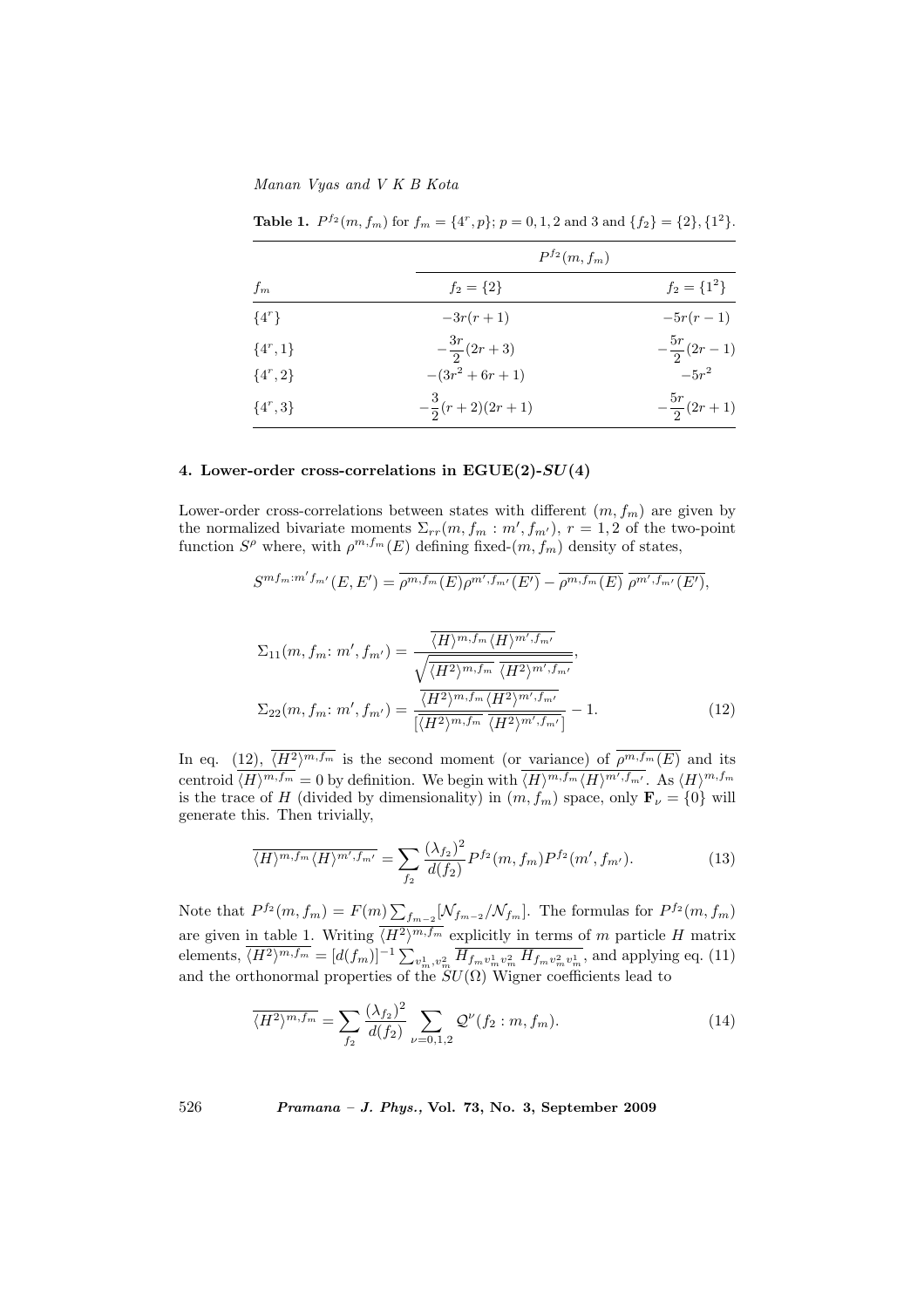

Figure 1. Schematic representation of the Young tableaux  $f_m = \{4^r, p\}$ with  $p = 0$ , 1 and 2. (1)  $f_m = \{4^r\}$ ,  $f_2 = \{2\}$ ,  $f_{m-2} = \{4^{r-1}, 2\}$  and here  $a = b$ ; (2)  $f_m = \{4^r\}$ ,  $f_2 = \{1^2\}$ ,  $f_{m-2} = \{4^{r-2}, 3^2\}$  and  $\tau_{ab} = 1$ ; (3)  $f_m = \{4^r, 1\}, f_2 = \{2\}, f_{m-2} = \{4^{r-1}, 2, 1\}$  and here  $a = b$ ; (4)  $f_m = \{4^r, 1\}, f_2 = \{2\}, \{1^2\}, f_{m-2} = \{4^{r-1}, 3\}$  and  $\tau_{ab} = 4$ ; (5)  $f_m = \{4^r, 1\},$  $f_2 = \{1^2\}, f_{m-2} = \{4^{r-2}, 3^2, 1\}$  and  $\tau_{ac} = -1$ ; (6)  $f_m = \{4^r, 2\}, f_2 = \{2\},$  $f_{m-2} = \{4^{r-1}, 2^2\}$  and here  $a = b$ ; (7)  $f_m = \{4^r, 2\}$ ,  $f_2 = \{2\}$ ,  $f_{m-2} = \{4^r\}$ and here  $a = b$ ; (8)  $f_m = \{4^r, 2\}$ ,  $f_2 = \{2\}$ ,  $\{1^2\}$ ,  $f_{m-2} = \{4^{r-1}, 3, 1\}$ ,  $\tau_{ab} = 3$ ; (9)  $f_m = \{4^r, 2\}, f_2 = \{1^2\}, f_{m-2} = \{4^{r-2}, 3^2, 2\}$  and  $\tau_{ac} = -1$ .

The functions  $\mathcal{Q}^{\nu}(f_2; m, f_m)$  involve  $SU(\Omega)$  Racah coefficients and they are available in various tables in a complex form involving functions of  $\tau_{ab}$  [18]. Here  $\tau_{ab}$ are the axial distances for a given Young tableaux (see figure 1 for example). Evaluating all the functions, we have derived analytical formulas for  $\mathcal{Q}^{\nu}(f_2: m, f_m)$  and also for  $\overline{\langle H^2 \rangle^{m,f_m}}$ . Some of these results are given in table 2. It is easily seen that  $\mathcal{Q}^{\nu=0}(f_2;m,f_m)=[P^{f_2}(m,f_m)]^2$ . Results in tables 1 and 2 will give formulas for the covariances  $\Sigma_{11}$  in energy centroids. Similarly, analytical results for covariances  $\Sigma_{22}$  in spectral variances are derived using eqs (11) and (12) and then,

$$
\Sigma_{22}(m, f_m; m', f_{m'}) = \frac{X_{\{2\}} + X_{\{1^2\}} + 4X_{\{1^2\}\{2\}}}{\langle H^2 \rangle^{m, f_m} \langle H^2 \rangle^{m', f_{m'}}},
$$
\n
$$
X_{f_2} = \frac{2(\lambda_{f_2})^4}{[d(f_2)]^2} \sum_{\nu=0,1,2} [d(\mathbf{F}_{\nu})]^{-1} \mathcal{Q}^{\nu}(f_2; m, f_m) \mathcal{Q}^{\nu}(f_2; m', f_{m'}),
$$
\n
$$
X_{\{1^2\}\{2\}} = \frac{\lambda_{\{2\}}^2 \lambda_{\{1^2\}}^2}{d(\{2\})d(\{1^2\})} \sum_{\nu=0,1} [d(\mathbf{F}_{\nu})]^{-1} R^{\nu}(m, f_m) R^{\nu}(m', f_{m'}).
$$
\n(15)

Here  $d(\mathbf{F}_{\nu})$  is the dimension of the irrep  $\mathbf{F}_{\nu}$ , and we have  $d({0}) = 1, d({2, 1^{\Omega-2}}) =$  $\Omega^2 - 1, d({1, 2^{\Omega-2}}) = \Omega^2(\Omega+3)(\Omega-1)/4$ , and  $d({2^2, 1^{\Omega-4}}) = \Omega^2(\Omega-3)(\Omega+1)/4$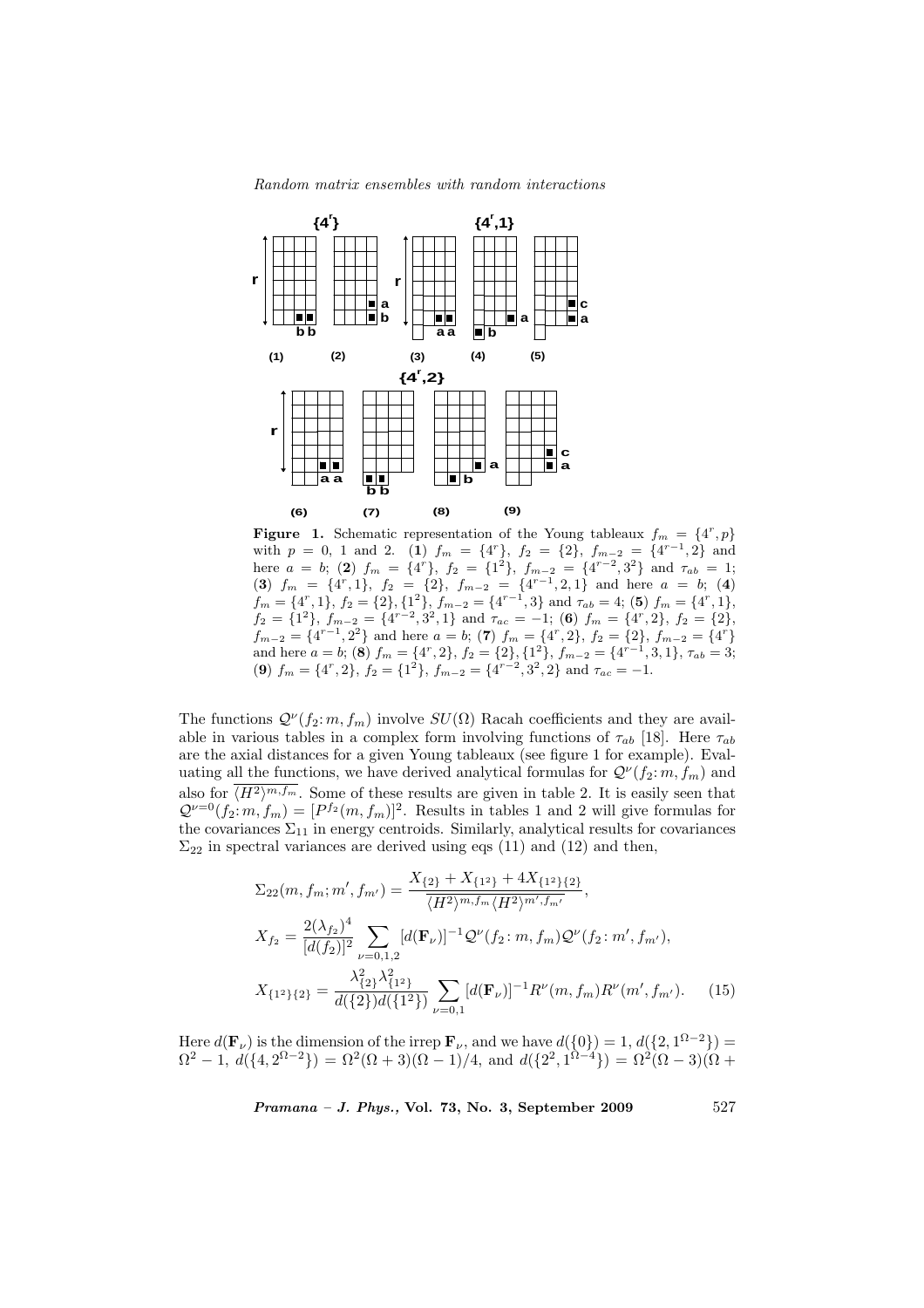Manan Vyas and V K B Kota

**Table 2.**  $\overline{\langle H^2 \rangle^{m,f_m}}$ ,  $\mathcal{Q}^{\nu=1,2}(f_2: m, f_m)$  and  $R^{\nu=1}(m, f_m)$  for some examples.

| $f_m$        |  | $\overline{\langle H^2 \rangle^{m,f_m}}$                                                                                                                                                                                     |
|--------------|--|------------------------------------------------------------------------------------------------------------------------------------------------------------------------------------------------------------------------------|
| $\{4^r\}$    |  | $\frac{r(\Omega-r+4)}{2}[\lambda_{\{2\}}^2 3(r+1)(\Omega-r+3)+\lambda_{\{1^2\}}^2 5(r-1)(\Omega-r+5)]$                                                                                                                       |
| $\{4^r, 1\}$ |  | $\frac{r(\Omega-r+4)}{4}[\lambda_{12}^2 \{6r(\Omega-r+1)+9\Omega+15\}$<br>$+\lambda_{\{1^2\}}^2 5\{2r(\Omega-r+5)-\Omega-9\}$                                                                                                |
| $\{4^r, 2\}$ |  | $\lambda_{\{2\}}^2 \frac{1}{2} [3r^4 - 6(\Omega + 2)r^3 + (3\Omega^2 + 6\Omega - 5)r^2$<br>$+(\Omega+2)(6\Omega+17)r+\Omega(\Omega+1)]$<br>$+\lambda_{11}^2 \frac{5r}{2}(\Omega-r+4)(\Omega+4)r-r^2-3$                       |
| $\{4^r,3\}$  |  | $\frac{1}{4}[\lambda_{\{2\}}^2 3(r+2)(\Omega-r+2)(2r\Omega-2r^2+6r+\Omega+1)]$<br>$+\lambda_{11}^2 5r(\Omega-r+4)(2r\Omega-2r^2+6r+\Omega-1)$                                                                                |
| $f_m$        |  | $f_2 \nu Q^{\nu}(f_2; m, f_m)$                                                                                                                                                                                               |
|              |  | ${4^r}$ ${2}$ ${1 \frac{9r(r+1)^2(\Omega-r)(\Omega+1)(\Omega+4)}{2(r-1)}}$<br>$2 \frac{2(\Omega+2)}{r^2}$<br>$2 \frac{3r\Omega(r+1)(\Omega-r+1)(\Omega-r)(\Omega+4)(\Omega+5)}{r^2}$                                         |
|              |  | $4(\Omega+2)$<br>${1^2}$ 1 $\frac{25r(r-1)^2(\Omega-r)(\Omega-1)(\Omega+4)}{2(\Omega-2)}$<br>$\frac{2 \frac{5r\Omega(r-1)(\Omega\overset{.}{+} 3)(\Omega\overset{.}{+} 4)(\Omega-r)(\Omega-r-1)}{4(\Omega-2)}}{4(\Omega-2)}$ |
| $f_m$        |  | $R^{\nu=1}(m, f_m)$                                                                                                                                                                                                          |
| $\{4^r\}$    |  | $-\frac{15r}{2}\sqrt{\frac{\Omega^2-1}{\Omega^2-4}(r^2-1)(\Omega-r)(\Omega+4)}$                                                                                                                                              |

1)/4. Again the functions  $R^{\nu}$  involve  $SU(\Omega)$  Racah coefficients and  $R^{\nu=0}(m, f_m)$  =  $P^{\{2\}}(m, f_m)P^{\{1^2\}}(m, f_m)$ . Formulas for  $R^{\nu=1}(m, f_m)$  for  $f_m = \{4^r, p\}$ ,  $p = 0$ -3 are derived and the result for  $\{4^r\}$  is given in table 2 as an example. Complete tabulations for  $\mathcal{Q}^{\nu=1,2}$  and  $R^{\nu=1}$  will be reported elsewhere. Equations (13), (14) and (15) are similar in structure to the corresponding equations for  $EGUE(2)$ -s [9]. However, the functions  $P$ ,  $Q$  and  $R$  are more complicated for EGUE(2)-SU(4).

# 5. Results and discussion

Numerical calculations are carried out for  $\langle H^2 \rangle^{m,f_m}$ ,  $\Sigma_{11}$  and  $\Sigma_{22}$  for some  $\Omega = 6$  [(2s1d)-shell] and  $\Omega = 10$  [(2p1f)-shell] examples. Here we have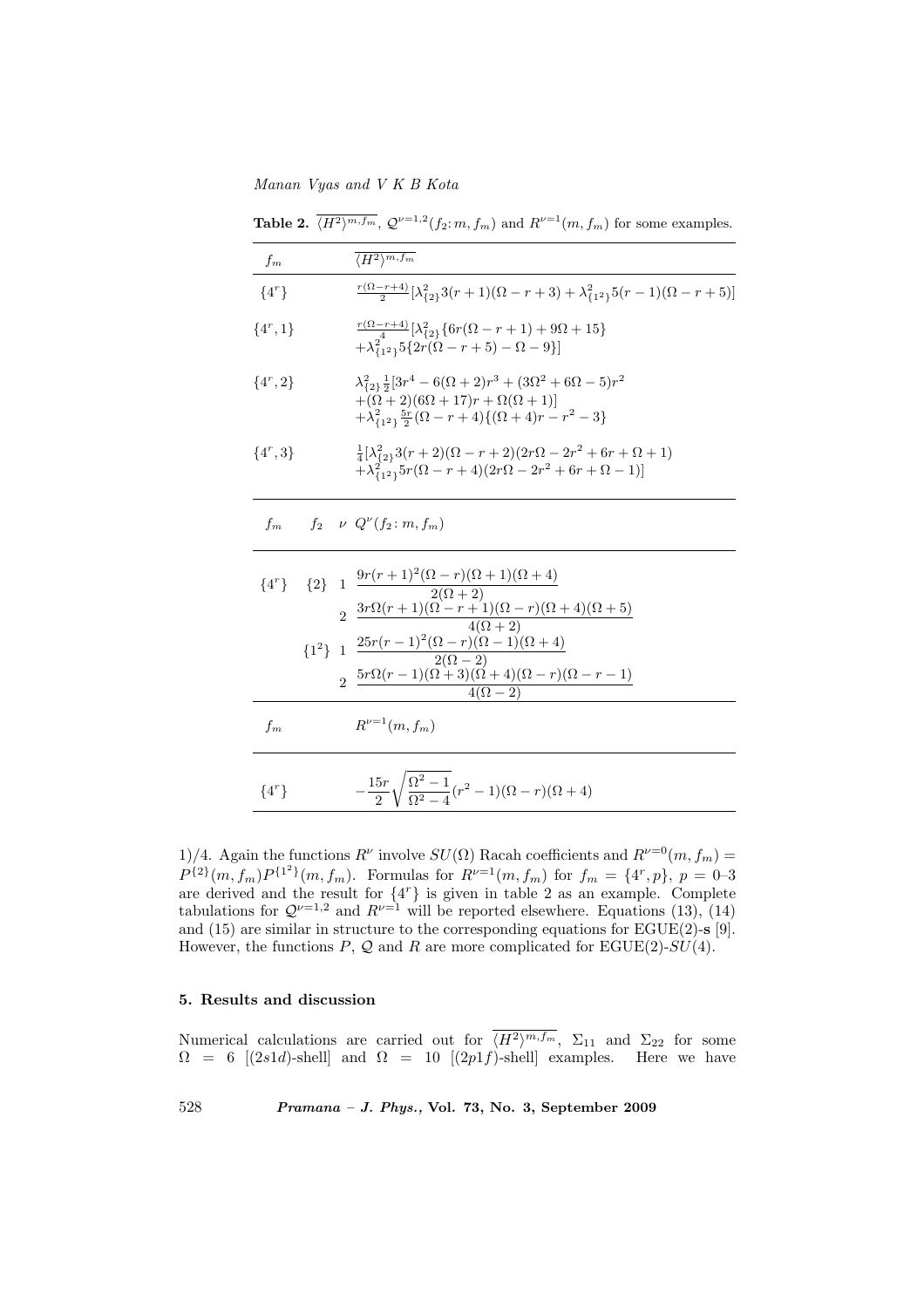employed  $\lambda_{\{1^2\}}^2 = \lambda_{\{2\}}^2 = 1$ . Figure 2a shows the variation in the spectral widths  $\sigma(m, f_m) = \left[\sqrt{(H^2)^{m}, f_m}\right]^{1/2}$  with particle number m. Notice the peaks at  $m = 4r$ ;  $r = 2, 3, \ldots$  Except for this structure, there are no other differences between  $\{4^r\}$ and  $\{4^r, 2\}$  systems, i.e. for ground states of even–even and odd–odd  $N = Z$  nuclei. Results for the cross-correlations  $\Sigma_{11}$  and  $\Sigma_{22}$  are shown in figure 2b. It is seen that  $[\Sigma_{11}]^{1/2}$  and  $[\Sigma_{22}]^{1/2}$  increases almost linearly with m. At  $m = 4r$ ,  $r = 2, 3, ...$ there is a slight dip in  $[\Sigma_{11}]^{1/2}$  as well as in  $[\Sigma_{22}]^{1/2}$ . For  $\Omega = 6$  with  $m = m'$ ,  $[\Sigma_{11}]^{1/2} \sim 10^{-28}$ % and  $[\Sigma_{22}]^{1/2} \sim 6^{-16}$ % as m changes from 4 to 12. Similarly for  $m \neq m'$ ,  $[\Sigma_{11}]^{1/2} \sim 10^{-24}$ % and  $[\Sigma_{22}]^{1/2} \sim 6^{-12}$ %. The values are somewhat smaller for  $\Omega = 10$  (see figure 2b) which is in agreement with the results obtained for  $EGOE(2)$  for spinless fermions and  $EGOE(2)$ -s. For further understanding we compare, for fixed N, these covariances with those for  $EGUE(2)$  and  $EGUE(2)$ -s. Using the analytical formulas given in  $[7]$  for  $\mathrm{EGUE}(2)$ ,  $[9]$  for  $\mathrm{EGUE}(2)$ -s and the present paper for  $EGUE(2)-SU(4)$ , it is found that the magnitude of the covariances in energy centroids and spectral variances increases with increasing symmetry. For example, with  $N = 24$  (so that  $\Omega = 12$  for EGUE(2)-s and  $\Omega = 6$  for EGUE(2)- $SU(4)$ ) the results are as follows. For  $m = m' = 6$   $(m = m' = 8)$  we have: (i)  $[\Sigma_{11}]^{1/2} = 0.017(0.026)$  and  $[\Sigma_{22}]^{1/2} = 0.006(0.006)$  for EGUE(2); (ii) for EGUE(2)-s with  $S = S' = 0$ ,  $[\Sigma_{11}]^{1/2} = 0.043(0.066)$  and  $[\Sigma_{22}]^{1/2} = 0.017(0.021)$ ; (iii) for EGUE(2)- $SU(4)$ ,  $[\Sigma_{11}]^{1/2} = 0.124(0.16)$  and  $[\Sigma_{22}]^{1/2} = 0.069(0.082)$ . As fluctuations are growing with increasing symmetry, it is plausible to conclude that symmetries play a significant role in generating chaos. From a different perspective a similar conclusion was reached in [19] by Papenbrock and Weidenmüller. As they



**Figure 2.** (a) Widths  $\sigma(m, f_m) = \left[\overline{\langle H^2 \rangle^{m, f_m}}\right]^{1/2}$  for  $\Omega = 6$  and  $\Omega = 10$  examples. (b) Cross-correlations for  $\Omega = 10$  examples. Note that  $f_m = \{4^r, p\};$  $m = 4r + p$  and  $f_{m'} = \{4^s, q\}; m' = 4s + q$ . See text for details.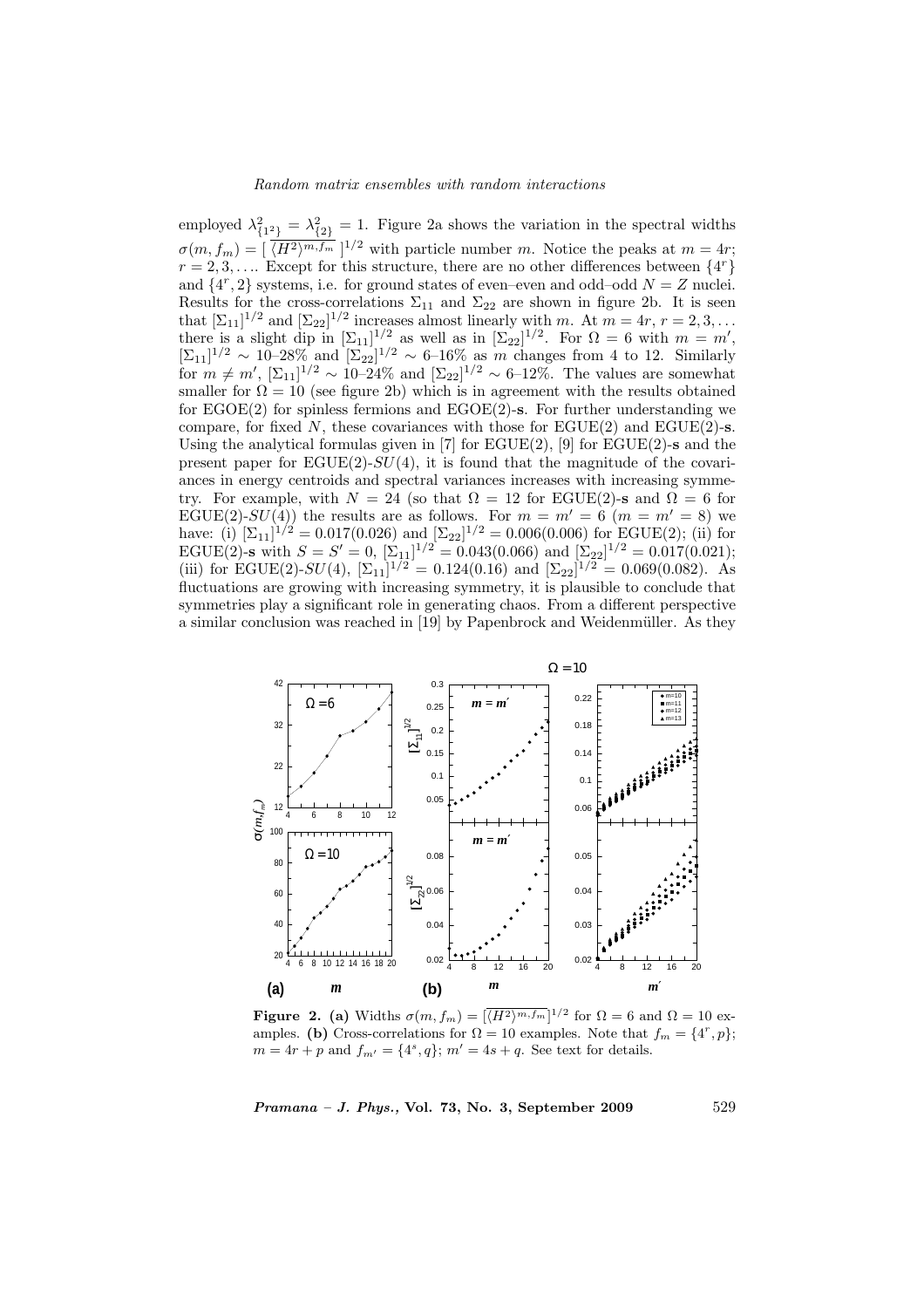state: "While the number of independent random variables decreases drastically as we follow this sequence, the complexity of the (fixed) matrices which support the random variables, increases even more. In that sense, we can say that in the TBRE, chaos is largely due to the existence of (an incomplete set of) symmetries."

#### 6. Summary and future outlook

In summary, we have introduced the embedded ensemble  $EGUE(2)-SU(4)$  in this paper and our main emphasis has been in presenting analytical results. Our study is restricted to  $U(\Omega)$  irreps of the type  $\{4^r, p\}$ ,  $p = 0, 1, 2$  and 3. Using eqs (13)–(15) and the formulas for the functions  $P, \langle H^2 \rangle^{m,f_m}, \mathcal{Q}$  and R given in tables 1 and 2, cross-correlations in spectra with different  $(m, f_m)$  irreps are studied with results presented in figure 2 and  $\S5$  (see [2,5,9] for further discussion on the significance of cross-correlations generated by embedded ensembles (they will vanish for GEs). Elsewhere we will discuss the results for EGOE(2)- $SU(4)$  and in the limit  $\Omega \rightarrow \infty$ the results for these two ensembles are expected to coincide except for a difference in scale factors.

In future we also plan to investigate EGUE(2)- $SU(4)$  for general  $U(\Omega)$  irreps for any  $m$  and this is indeed feasible with the tabulations for sums of Racah coefficients given in [18]. Then it is possible to examine the extent to which  $EGUE(2)$ - $SU(4)$ , i.e. random interactions with  $SU(4)$  symmetry, carry the properties of Majorana or the  $C_2[SU(4)]$  operator. This study is being carried out and the results will be presented elsewhere. With this, it is possible to understand the role of random interactions in generating the differences in the ground state structure of even–even and odd–odd  $N = Z$  nuclei (see [20] for a numerical random matrix study of  $N = Z$ nuclei). In addition, just as the pairing correlations in  $EGOE(1+2)$ -s have been investigated recently [6], it is possible to consider  $SU(\Omega) \supset SU(3)$ , where  $SU(3)$ is Elliott's  $SU(3)$  algebra [21], and examine rotational collectivity with random interactions. To this end we plan to analyse in future expectation values of the quadratic Casimir invariant of  $SU(3)$  or equivalently that of quadrupole–quadrupole  $(Q \cdot Q)$  operator over the EGOE(1+2)-SU(4) ensemble. Finally, going beyond  $EGUE(2)-SU(4)$ , it is both interesting and possible (by extending and applying the  $SU(4) \supset SU_5(2) \otimes SU_T(2)$  Wigner–Racah algebra developed by Hecht and Pang  $[22]$ ) to define and investigate, analytically, the ensemble with full  $SU(4)$ – $ST$ symmetry. In principle, it is also possible to construct the  $m$  particle  $H$  matrix, which is  $SU(4)$  or  $SU(4)$ – $ST$  scalar, on a computer and analyse its properties numerically but this is for future.

## Acknowledgements

The present study has grown out of the discussions one of the authors (VKBK) has had with O Bohigas and H A Weidenmüller in the 2008 Shanghai 'Nuclear Structure Physics' meeting.